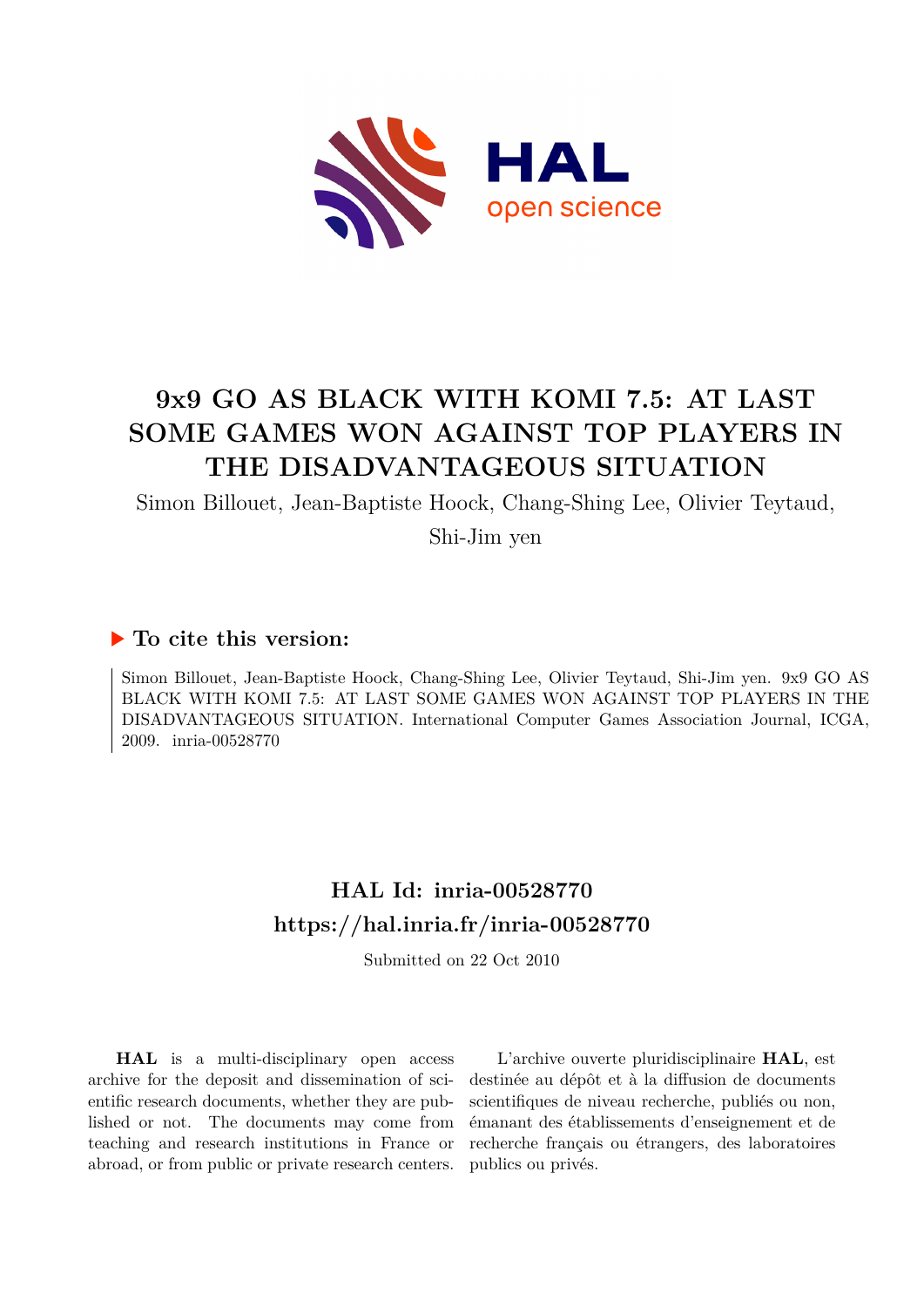# 9x9 GO AS BLACK WITH KOMI 7.5: AT LAST SOME GAMES WON AGAINST TOP PLAYERS IN THE DISADVANTAGEOUS SITUATION

*S. Billouet\*, J.-H. Hoock\*\*, Chang-Shing Lee\*\*\*, O. Teytaud\*\*, Shi-Jim Yen\*\*\*\**

\*Ecole Normale Supérieure de Cachan, Antenne de Ker Lann \*\*TAO, Lri, UMR CNRS 8623, Inria-Saclay, Univ. Paris-Sud. \*\*\*Department of Computer Science and Information Engineering, National University of Tainan, Tainan, Taiwan. \*\*\*\*Department of Computer Science and Information Engineering, National Dong Hwa University, Hualien, Taiwan.

### ABSTRACT

9x9 Go is by far easier than 19x19 Go for computers. However, until a recent date, and with the usual 7.5 komi in computer-Go, computers could only win games against professional players as white; playing as black is considered as much more difficult. This paper reports the two first and only wins as black against professional players, including one game against a top-ranked player, winner of a recent major tournament and therefore clearly accepted as a top pro.

### 1. INTRODUCTION

Go is a territory-based two-players board game: the player with biggest territory at the end of the game has won. As black starts, a compensation, termed *komi*, is given to white. Go can be played on any board size; 9x9, 13x13 and 19x19 are the most usual formats.

It is usually considered that 9x9 Go, with the 7.5 komi usual in computer-Go, is easier for white than for black. In particular, white often plays peacefully, just stabilizing two groups, and wins. It is therefore a striking success that MoGo and MoGoTW won (i) the first ever win as black against a pro and (ii) the first ever win as black against a top pro. These two games, and some related technical elements, are presented below. Both MoGo and MoGoTW are based on Monte-Carlo Tree Search (Chaslot *et al.* (2006), Coulom (2006), Kocsis and Szepesvari (2006)), RAVE (Gelly and Silver (2007)), a mixed of self-built and handcrafted opening book (Audouard *et al.* (2009)), patterns (Chaslot *et al.* (2007), Coulom (2007), Lee *et al.* (2009)).

## 2. TWO SUCCESSES IN 9X9 COMPUTER-GO AS BLACK

The first success against a pro as black is presented in section 2.1; however, as will be pointed out, the opponent (Catalin Taranu, 5p) played somehow for fun this game, preferring an opening which makes the game interesting and complicated rather than an efficient opening - at that time, MoGo was equipped with a moderately good opening book and pros, when playing in a concentrated manner, usually won games against computers, in particular when humans play as white. The game played by MoGoTW (a variant of MoGo, modified by the Taiwanese partners of the project) against Chun-Hsun Chou (9p) is much better and presented in section 2.2.

#### 2.1 The game won as black against Catalin Taranu 5p

Catalin Taranu is a romanian player, born in 1973. He learnt Go at the age of 16, and went in 1995 to Japan where he became a professional player (5p) after two years of study in the Nagoya branch of the Nihon Kiin. He now works in Bucharest where he teaches Go; he is the only professional player born in Europe. The game played against Catalin Taranu (Rennes, France, 2008) is presented in Fig. 1.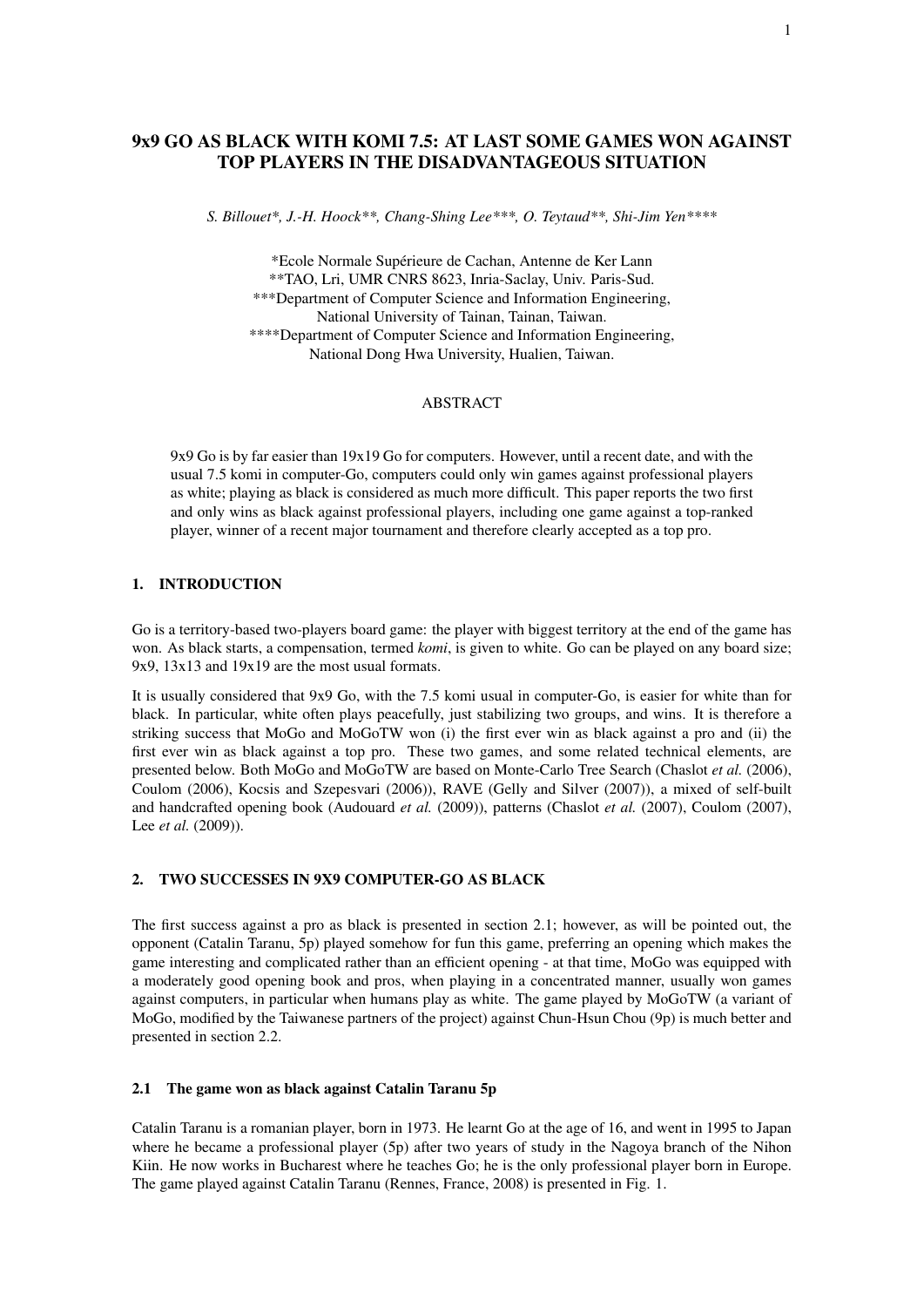

Figure 1: The first ever win by a computer (MoGo) against a professional player as black. Catalin had played the beginning of the game in order to make it fun and interesting; the second white move H4 (left) is suboptimal. Right: the final position.

The move 4 (second white move), H4, is weaker than the move C5 played by Chun-Hsun Chou in the same situation; Catalin, who had won the previous games, was trying to make this game complicated and interesting. The move 13 is quite defensive : Mogo is ahead enough (even with the komi of 7.5 points) to play like this. Then Catalin is trying to create a huge fight by playing *tsuke* (*i.e.* an agressive move at the contact of an opponent's stone) in C7. Then begins a lot of *ko* fights (*i.e.* fights involving threats as usually seen when the rule forbidding returns to already seen situations applies) during which Mogo shows his reading skills - the sequence from move 27 to the end is quite impressive and shows that computers now play ko fights correctly. This matters as the game of Go with ko is known as EXPTIME-complete(Robson (1983)), whereas the game of Go without ko is only shown to be PSPACE-hard (Lichtenstein and Sipser (1980)); unless a proof of EXPTIME-hardness of go without ko is found, we can conjecture that ko fights involve a higher complexity level than other parts of the game and this example shows that computers are strong for this kind of situations.

#### 2.2 The game won as black against Chun-Hsun Chou 9p

Chun-Hsun Chou (9p) has won the LG Cup 2007 and is therefore considered as a top professional player. The game (played in Taipei, Taiwan, in November 2009) is presented in Fig. 2. Comments in the caption have been given by the human professional player himself. White is trying with move 22 to create a second group alive, which normally leads to a victory as white in a 9x9 game with komi of 7.5 points. But with the *tesuji* (a *tesuji* is a good unexpected move, out of the naive line of play) 29, black is creating a *ko* for the life of the white group. White cannot win this *ko* because of a lack of threats. However, White still can try to play move 32 at 55(c8), which would make the game more difficult for black. That is because the komi 7.5 is too large.

#### 3. SOME EXPERIMENTS AGAINST MOGO

We analyze experimentally below (i) the komi (ii) the main variation in the opening book at its current state in the automatic building of the opening book (as explained in Audouard *et al.* (2009), the opening book of MoGo is in constant automatic building on Grid5000).

#### 3.1 The right komi

As well known, the komi 7.5 is too large, at least for many high-level players; this leads to a better winning rate as white against MoGo than as black. MoGo with 10 minutes per side played several games against S. Billouet (4Dan in France), on a 16-cores machines (the short time setting seemingly makes things easier for humans; nonetheless, some explicit numbers around this supposed superiority of humans in blitz games,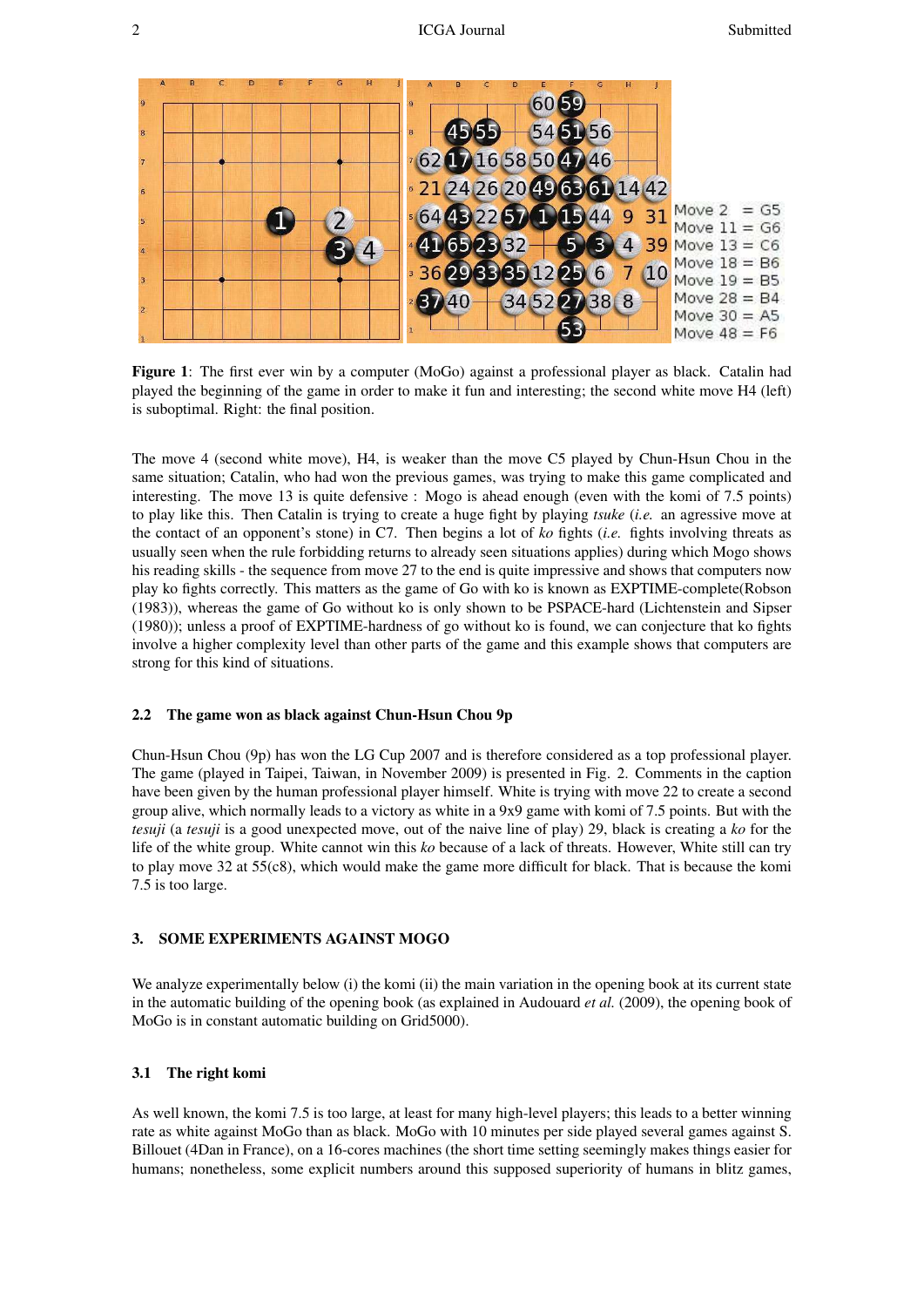

Figure 2: The game won by MoGoTW as black against Chun-Hsun Chou 9p. Top, left: a bad move played by M. Chou (move 26). Top, right: the very good  $29^{th}$  move played by MoGoTW, but the situation is still undecided. Bottom: MoGo played very well the rest of the game and wins.

which is not usual for games in which alpha-beta is the main approach, has to be fully documented in the future). The results are as follows:

- MoGo won one out of five games as black;
- MoGo won 21 games out of 24 as white.

The three games won by the human player as black are presented in Fig. 3 (a,b,c).

#### 3.2 Main variations in the opening book of MoGo

We experimented a quite long opening with MoGo playing both black and white. This opening is E5-G5- G4-C5-C6-B6-D6-F4-F5-G3-H4-H3, which is played automatically by MoGo.

It leads to a white victory very often : white is eating the two black stones G4-H4, making a lot of points, and then is trying to use the potential of the two stones B6-C5 (they're probably dead but can still create some nuisances; this phenomenon is termed in japanese by the word *aji*) to do a good endgame and finally win. We experimented a lot of moves with black but found none that leads to a black victory. Furthermore, it appears that all the black moves in the proposed sequence are almost forced. We strongly think that these first white moves are an excellent sequence if black opens with the *tengen* E5, but we need more games with strong black players to see if this opening can be beaten by black.

Importantly, the new version of MoGo as black plays C7 instead of D6: E5-G5-G4-C5-C6-B6-C7: this leads to a much better winning rate for black; the resulting situation is (within rotation) as in Fig. 3 (d), and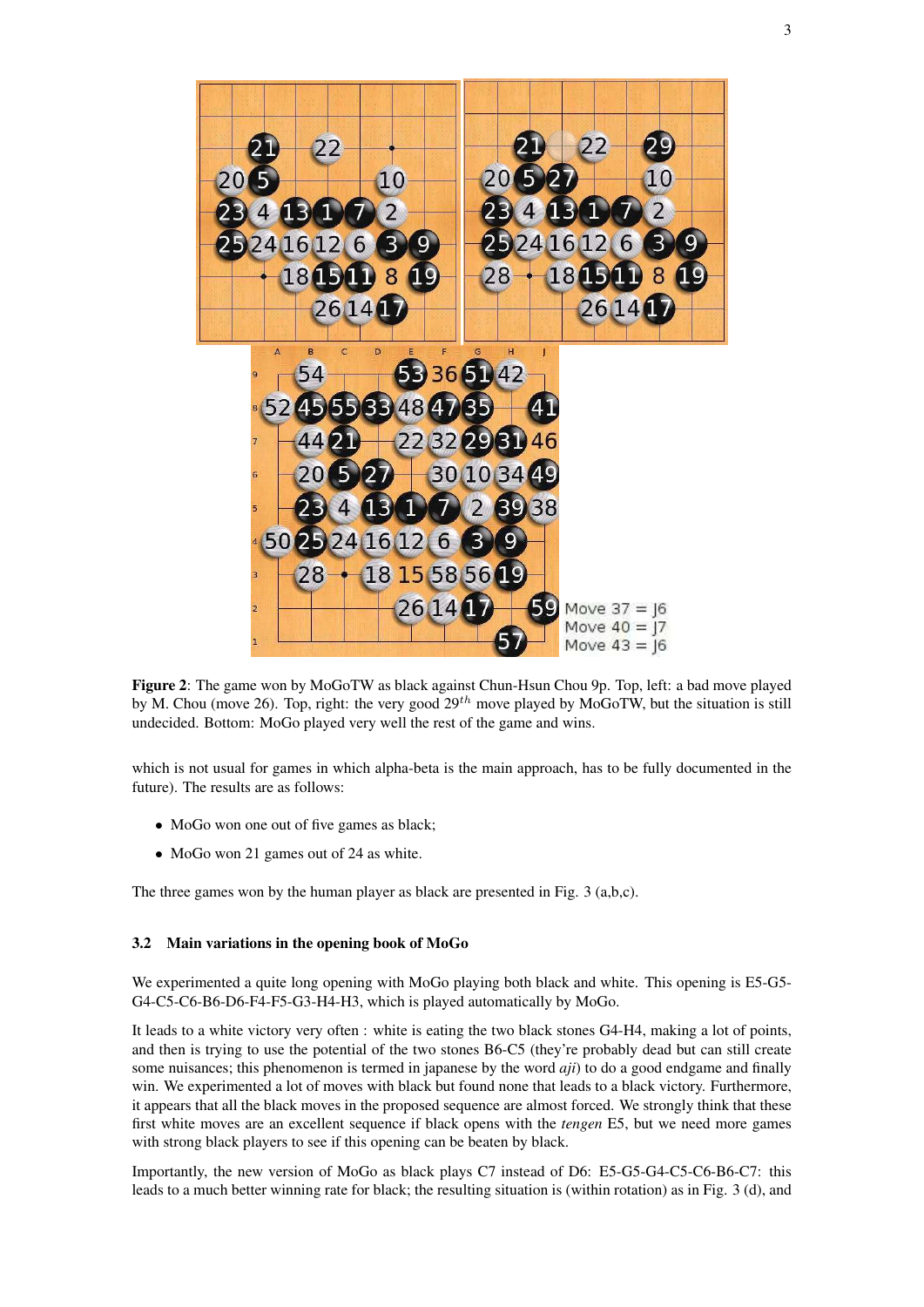

Figure 3: In the three first situations (a), (b) and (c) which are good for Black (confirmed by Pro.), from blitz games with 10 minutes per side, the human (black) wins in spite of the 7.5 komi. The estimated winning rate by MoGo for white in cases (a), (b) and (c) are 55%, 62%, and 64% respectively, showing that MoGo misreads some openings. The fourth opening is particularly interesting as it appears that MoGo considers it as a win for white; we show a sequence (Fig. 4), later in the game, in which MoGo is very optimistic for white whereas it is a win for black.

is seemingly much better for black. But Black cannot obtain this situation. In the sequence E5-G5-G4-C5- C6-B6, White will not play B6, but F4, just like the game of Chou 9p vs. MogoTW. After the white move F4, it is hard for Black to win. So C6 is a bad move; Black should play F5 instead. Now, E5-G5-G4-C5-F5 may be the best sequence for Black if Black plays E5 first. With komi 7.5, maybe the best first move is not E5. We are studying for F5 as first move, now.

#### 4. DISCUSSION

Computers are now nearly at the best human level in 9x9 Go. They have already several wins as white (MoGo won several games as white against pro players, and Fuego won as white against a 9p player in Jeju island, Korea, in 2009). MoGo realized the two first wins as black against professional players, including a 9p player, winner of the LG Cup 2007.

The main weakness of MoGo in 9x9 was the opening book; this opening book was much improved by the use of automatic building on a cluster (Audouard *et al.* (2009)), but severe weaknesses could be found by P. Audouard (strong amateur player), and MoGo became much stronger after some work by human experts. It is usually considered that the 7.5 komi is too large, so that with a sufficiently big handcrafted opening book maybe computers can become unbeatable as white; nonetheless, the automatic building of opening book, often studies new variations for which black performs not so bad as shown in section 3.2.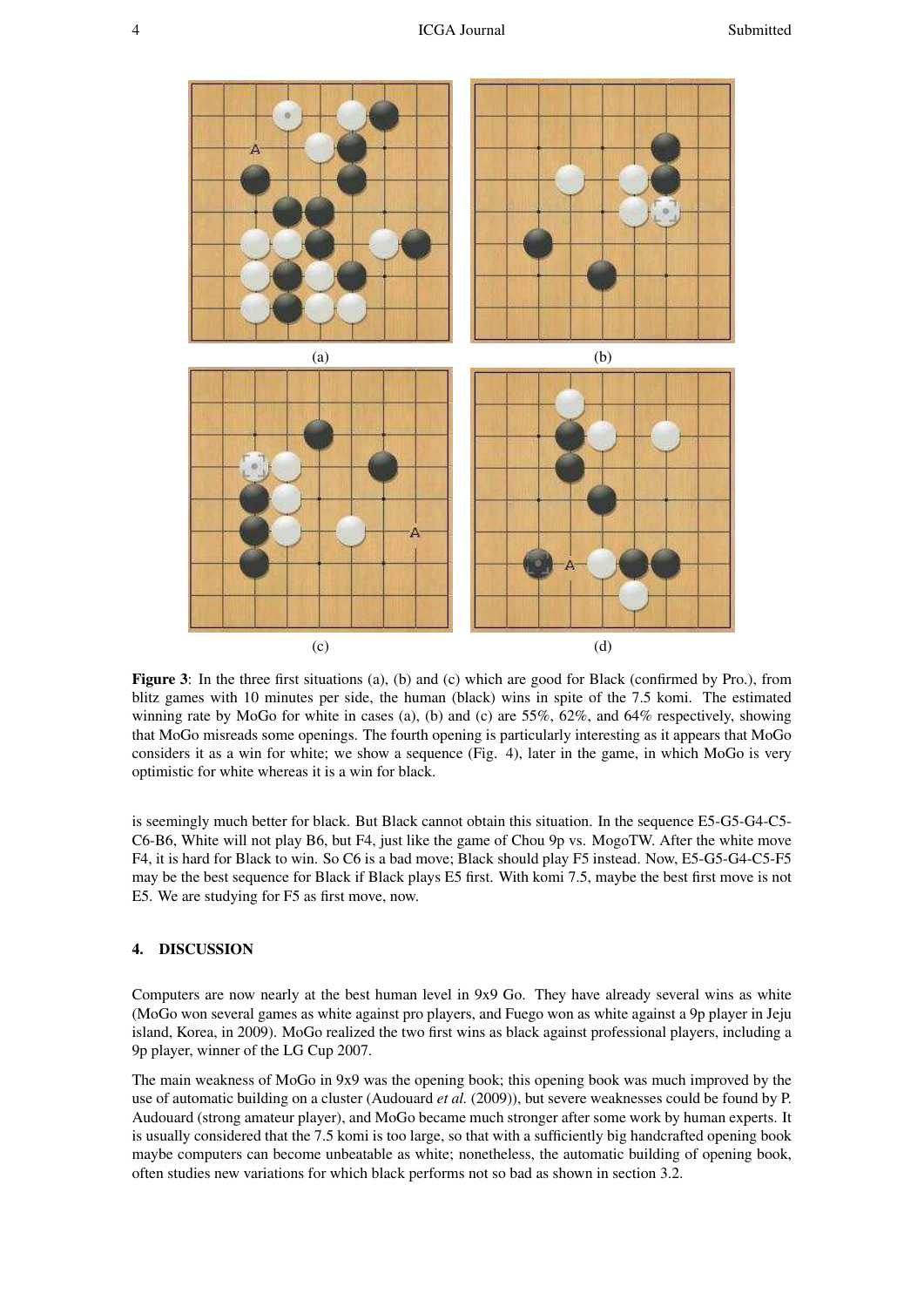

Figure 4: A situation in which MoGo is very optimistic as white, whereas it is going to loose. A detailed analysis of the simulations suggests that MoGo does not clearly see that H8 is dead and believes that H6 can be killed (semeai).

As shown by Fig. 3, besides the opening which is in progress, semeais are the main weakness for computers even in 9x9 Go.

#### Acknowledgements

We are grateful to the Grid5000 project which permitted grid-based optimization, which permitted big improvements of the opening book. We also thank the MoGo-people for maintaining this program. We are also grateful to all human players who tested various versions of MoGo or MoGoTW, to M. Chou who accepted to play against MoGo, and to P. Audouard who provided great improvements in the opening book.

#### 5. REFERENCES

Audouard, P., Chaslot, G., Hoock, J.-B., Rimmel, A., Perez, J., and Teytaud, O. (2009). Grid coevolution for adaptive simulations; application to the building of opening books in the game of Go. *EvoGames*, Springer, Tuebingen Germany. http://hal.inria.fr/inria-00369783/en/. G.: Mathematics of Computing/G.0: GENERAL.

Chaslot, G., Winands, M., Uiterwijk, J., Herik, H. van den, and Bouzy, B. (2007). Progressive Strategies for Monte-Carlo Tree Search. *Proceedings of the 10th Joint Conference on Information Sciences (JCIS* 2007) (eds. P. Wang and others), pp. 655–661, World Scientific Publishing Co. Pte. Ltd. papers\pMCTS. pdf.

Chaslot, G., Saito, J.-T., Bouzy, B., Uiterwijk, J. W. H. M., and Herik, H. J. van den (2006). Monte-Carlo Strategies for Computer Go. *Proceedings of the 18th BeNeLux Conference on Artificial Intelligence, Namur, Belgium* (eds. P.-Y. Schobbens, W. Vanhoof, and G. Schwanen), pp. 83–91. http://www.cs. unimaas.nl/g.chaslot/papers/mcscg.pdf.

Coulom, R. (2006). Efficient Selectivity and Backup Operators in Monte-Carlo Tree Search. *In P. Ciancarini and H. J. van den Herik, editors, Proceedings of the 5th International Conference on Computers and Games, Turin, Italy*.

Coulom, R. (2007). Computing Elo Ratings of Move Patterns in the Game of Go. *Computer Games Workshop, Amsterdam, The Netherlands*.

Gelly, S. and Silver, D. (2007). Combining online and offline knowledge in UCT. *ICML '07: Proceedings of the 24th international conference on Machine learning*, pp. 273–280, ACM Press, New York, NY, USA. ISBN 978–1–59593–793–3.

Kocsis, L. and Szepesvari, C. (2006). Bandit-based Monte-Carlo Planning. *ECML'06*, pp. 282–293. http: //zaphod.aml.sztaki.hu/papers/ecml06.pdf.